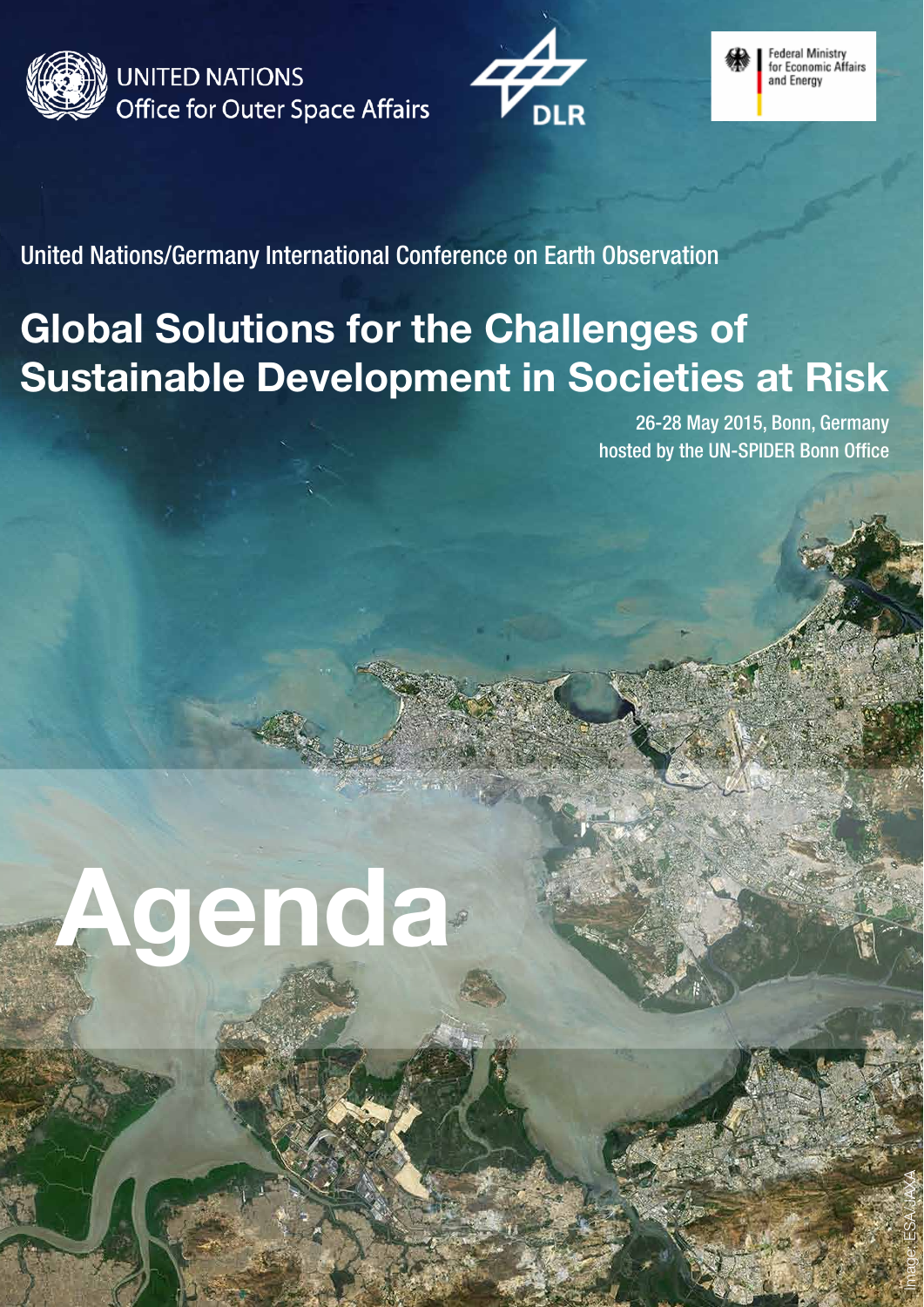# **TUESDAY, 26 MAY 2015**

| Time            | <b>Activity</b>                         | <b>Speakers</b>                                                                                                                                                                 |
|-----------------|-----------------------------------------|---------------------------------------------------------------------------------------------------------------------------------------------------------------------------------|
| $08:00 - 09:00$ | <b>Registration of participants</b>     |                                                                                                                                                                                 |
| $09:00 - 09:15$ | <b>Welcome remarks</b>                  | Juan Carlos Villagran de Leon, UN Platform for Space-based Infor-<br>mation for Disaster Management and Emergency Response (UN-SPIDER),<br><b>Head of UN-SPIDER Bonn Office</b> |
|                 |                                         | Margitta Wülker-Mirbach, German Federal Ministry for Economic<br>Affairs and Energy, Head of Division                                                                           |
|                 |                                         | Lord Mayor Jürgen Nimptsch, City of Bonn                                                                                                                                        |
|                 |                                         | Moderated by Christiane Lechtenbörger, German Aerospace Center                                                                                                                  |
| $09:15 - 10:15$ | <b>Keynotes</b>                         | Simonetta Di Pippo, UN Office for Outer Space Affairs, Director                                                                                                                 |
|                 |                                         | "UNOOSA and the post-2015 development agenda"                                                                                                                                   |
|                 |                                         | Johann-Dietrich Wörner, German Aerospace Center, Chairman of the<br><b>Executive Board</b>                                                                                      |
|                 |                                         | "Contributions of Earth observation to global solutions for the                                                                                                                 |
|                 |                                         | challenges of sustainable development"                                                                                                                                          |
| $10:15 - 10:45$ | <b>Coffee break</b>                     |                                                                                                                                                                                 |
| $10:45 - 12:00$ | High level open-<br>ing panel: Setting  | Roberto Battiston, Italian Space Agency, President<br>Michael K. Simpson, Secure World Foundation, Director                                                                     |
|                 | the agenda on the<br>relevance of Earth | Halldór Thorgeirsson, UN Framework Convention on Climate Change,<br><b>Director for Strategy</b>                                                                                |
|                 | observation                             | Pedro Basabe, UN Office for Disaster Risk Reduction, Senior<br><b>Programme Officer</b>                                                                                         |
|                 |                                         | Moderated by Simonetta Di Pippo and Johann-Dietrich Wörner                                                                                                                      |
| $12:00 - 14:00$ |                                         | Group photo, lunch break, incl. VIP lunch, press conference                                                                                                                     |
| $14:00 - 14:45$ | <b>Special talk</b>                     | <b>Alexander Gerst, ESA Astronaut</b><br>"The Blue Dot perspective"                                                                                                             |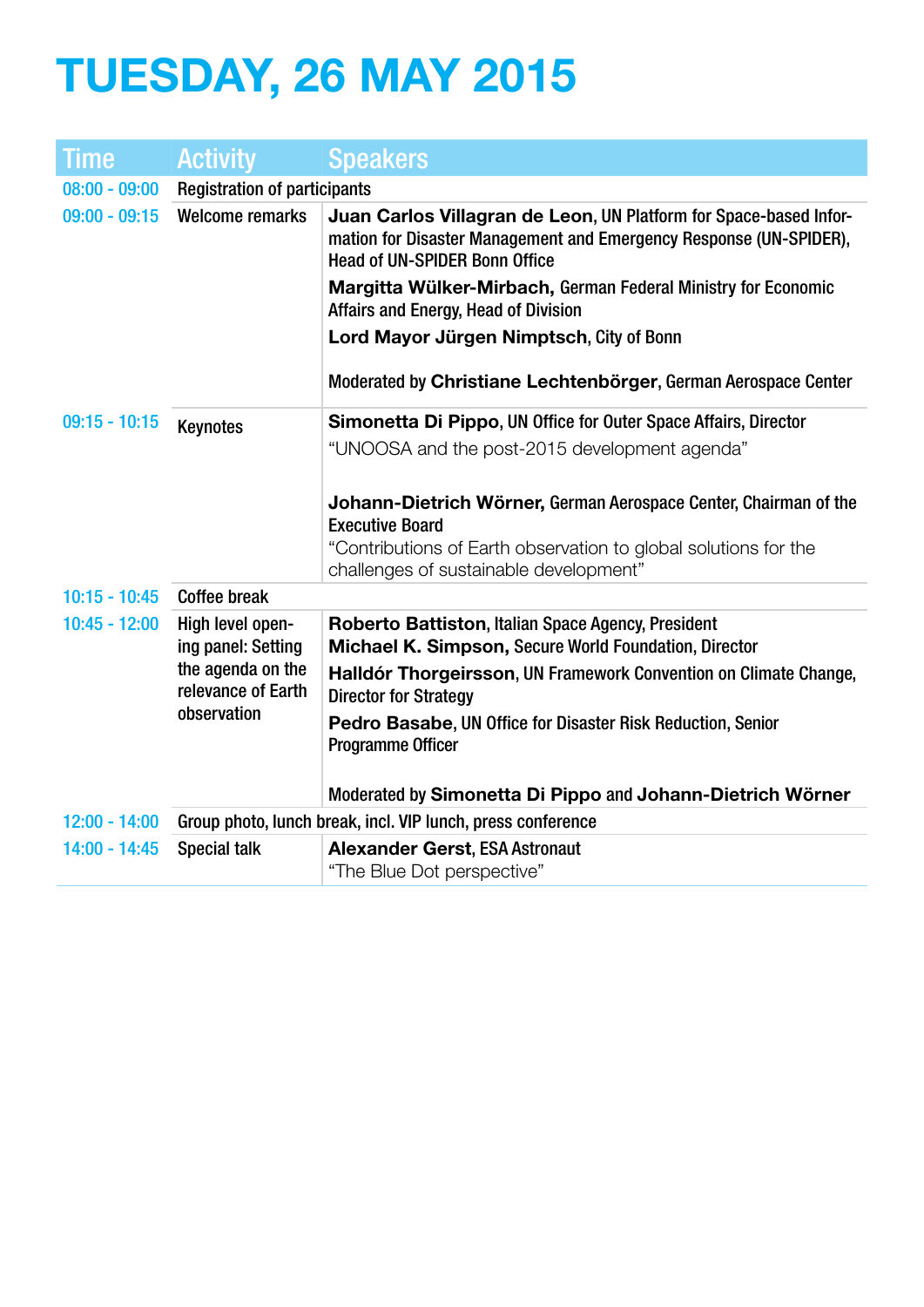#### Session 1: The Sendai Framework for Disaster Risk Reduction 2015-2030 - Opportunities for Earth observation

How can space-based information effectively contribute to the post2015 Framework for Disaster Risk Reduction and what are the expectations and needs of decision makers?

| $14:45 - 15:45$ | <b>Session 1: Plenary</b><br>presentations                                                                                             | Günter Strunz, German Aerospace Center, Head of Department<br>"The Sendai Framework for Disaster Risk Reduction -<br>Opportunities for Earth observation"                                                                                                                                               |
|-----------------|----------------------------------------------------------------------------------------------------------------------------------------|---------------------------------------------------------------------------------------------------------------------------------------------------------------------------------------------------------------------------------------------------------------------------------------------------------|
|                 |                                                                                                                                        | <b>Pedro Basabe, UN Office for Disaster Risk Reduction, Senior Programme</b><br><b>Officer</b><br>"The Sendai Framework for Disaster Risk Reduction: Priorities and<br>roles of stakeholders"                                                                                                           |
|                 |                                                                                                                                        | Juan Carlos de Villagran de Leon, UN Platform for Space-based<br>Information for Disaster Management and Emergency Response (UN-<br>SPIDER), Head of UN-SPIDER Bonn Office<br>"UN-SPIDER efforts in the context of the Sendai Framework for<br>Disaster Risk Reduction"                                 |
| $15:45 - 16:15$ | <b>Coffee break</b>                                                                                                                    |                                                                                                                                                                                                                                                                                                         |
| $16:15 - 18:00$ | Session 1: Parallel working groups                                                                                                     |                                                                                                                                                                                                                                                                                                         |
|                 | $1.1:$ Earth<br>observation to<br>support the Sendai<br><b>Framework for</b><br><b>Disaster Risk</b><br><b>Reduction 2015-</b><br>2030 | Shunichi Koshimura, Tohuku University, Japan<br>"Advances of remote sensing for mapping disaster impact"<br><b>Nataliia Kussul, National Space Agency of Ukraine</b><br>"Drought risk assessment in Ukraine using satellite data"                                                                       |
|                 | 1.2: National<br>information needs                                                                                                     | Axel Rottländer, German Committee for Disaster Reduction<br>"Collaboration of science and practitioners - Information as a key<br>element for effective collaboration"<br><b>Pema Thinley, Department of Disaster Management, Bhutan</b><br>"Disaster management in Bhutan: The demand for information" |
|                 | 1.3: The Sendai<br><b>Framework</b><br>on DRR Global<br>Partnership on<br><b>Earth observation</b>                                     |                                                                                                                                                                                                                                                                                                         |
| 18:30           | Boat trip on Rhine River, hosted by the German Aerospace Center                                                                        |                                                                                                                                                                                                                                                                                                         |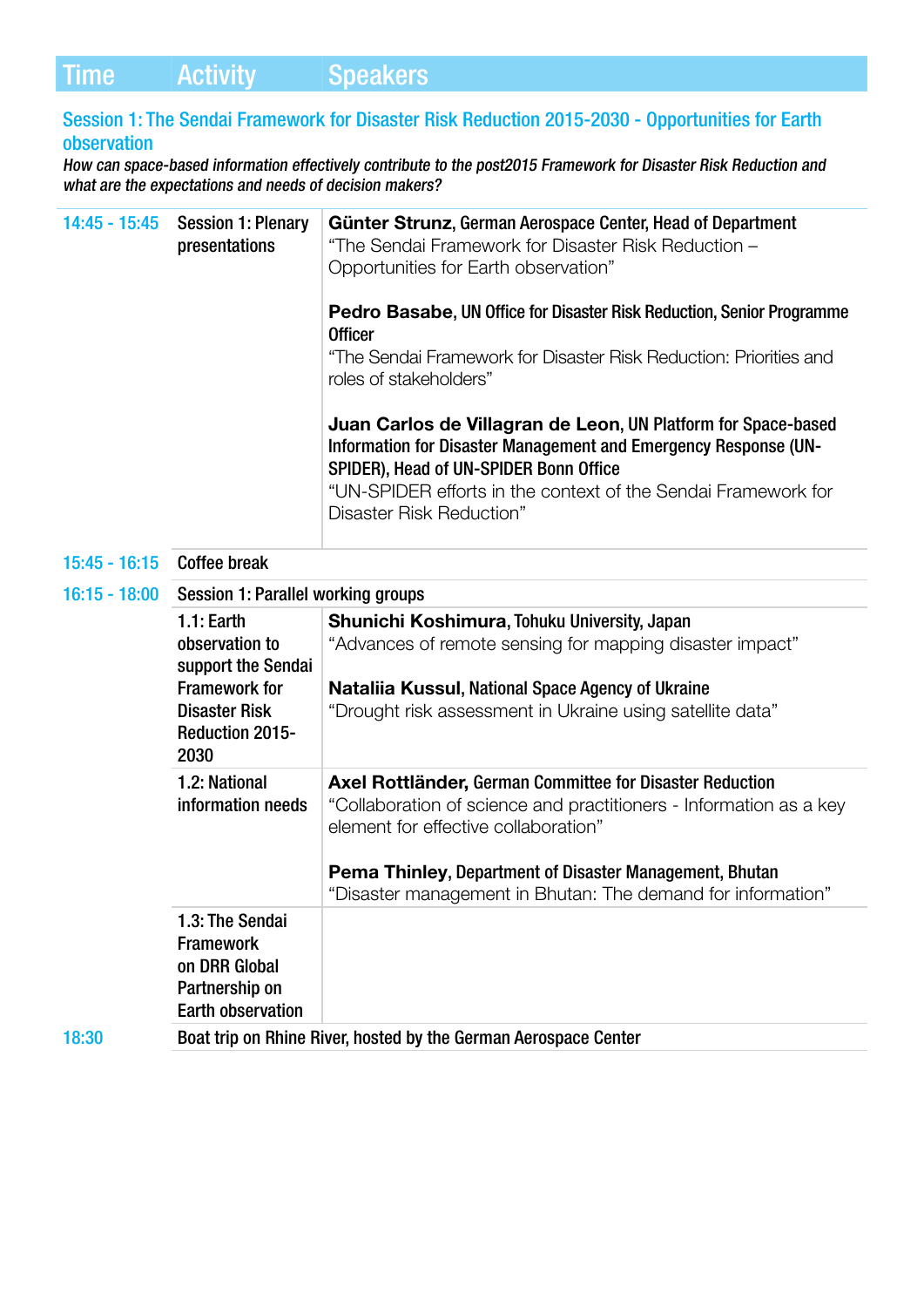# **WEDNESDAY, 27 MAY 2015**

## Time Activity Speakers

09:00 - 09:20 Session 1: Working group presentations

Session 2: Current capabilities and future potentials of Earth observation to support climate change agreements

How can space-based information effectively contribute to climate change agreements, especially considering adaptation as well as loss and damage and what are the expectations and needs of decision makers?

| $09:20 - 10:40$ | <b>Session 2: Plenary</b><br>presentations                             | Florin Vladu, UN Framework Convention on Climate Change, Manager<br><b>Science and Review Adaptation</b>                                                                                                          |  |
|-----------------|------------------------------------------------------------------------|-------------------------------------------------------------------------------------------------------------------------------------------------------------------------------------------------------------------|--|
|                 |                                                                        | "Systematic observations of the climate system under the<br>UNFCCC: An overview"                                                                                                                                  |  |
|                 |                                                                        | <b>Kenneth Holmlund, Global Climate Observing System, Chair</b>                                                                                                                                                   |  |
|                 |                                                                        | "GCOS and the role of Satellite Data in Climate Monitoring"                                                                                                                                                       |  |
|                 |                                                                        | Hansjörg Dittus, German Aerospace Center, Member of the Executive<br><b>Board</b>                                                                                                                                 |  |
|                 |                                                                        | "Implementation of reliable control mechanisms from space to<br>ensure the adherence of climate change agreements"                                                                                                |  |
| $10:40 - 11:10$ | <b>Coffee break</b>                                                    |                                                                                                                                                                                                                   |  |
| $11:10 - 12:30$ | Session 2: Parallel working groups                                     |                                                                                                                                                                                                                   |  |
|                 | 2.1: Systematic<br>observation and                                     | Laras Toersilowati, National Institute of Aeronautics and Space<br>(LAPAN), Indonesia                                                                                                                             |  |
|                 | monitoring for<br>climate change<br>mitigation                         | "Impact of land use and land cover changes on the urban climate<br>and environment studied with satellite observation, GIS, WRF<br>model, and atmospheric database management"                                    |  |
|                 | 2.2: Systematic<br>observation and<br>monitoring for<br>climate change | Durairaju Kumaran Raju, Geoscience Consulting Pte Ltd, Singapore<br>"Vulnerability and risk assessment - A pilot study for central region<br>of Singapore"                                                        |  |
|                 | adaptation and<br>Loss & Damage                                        | <b>Francis Ohemeng, Ghana Irrigation Development Authority</b><br>"Technology and irrigation answers climate change: The irrigation<br>sub-sector contribution to climate change adaptation measures in<br>Ghana" |  |
|                 | 2.3: Extreme<br>climatic events                                        | <b>Shirish Ravan, UN Platform for Space-based Information for Disaster</b><br>Management and Emergency Response (UN-SPIDER), Head of UN-SPIDER<br><b>Beijing Office</b>                                           |  |
|                 |                                                                        | "Climate change and disaster risk reduction: Space technology<br>initiatives, challenges and opportunities"                                                                                                       |  |
|                 |                                                                        | Julio Castillo, Mexican Space Agency                                                                                                                                                                              |  |
|                 |                                                                        | "Remote sensing applications for the mitigation of floods in<br>Mexico"                                                                                                                                           |  |
| $12:30 - 14:00$ | <b>Lunch Break</b>                                                     |                                                                                                                                                                                                                   |  |
| $14:00 - 14:30$ | Session 2: Working group presentations                                 |                                                                                                                                                                                                                   |  |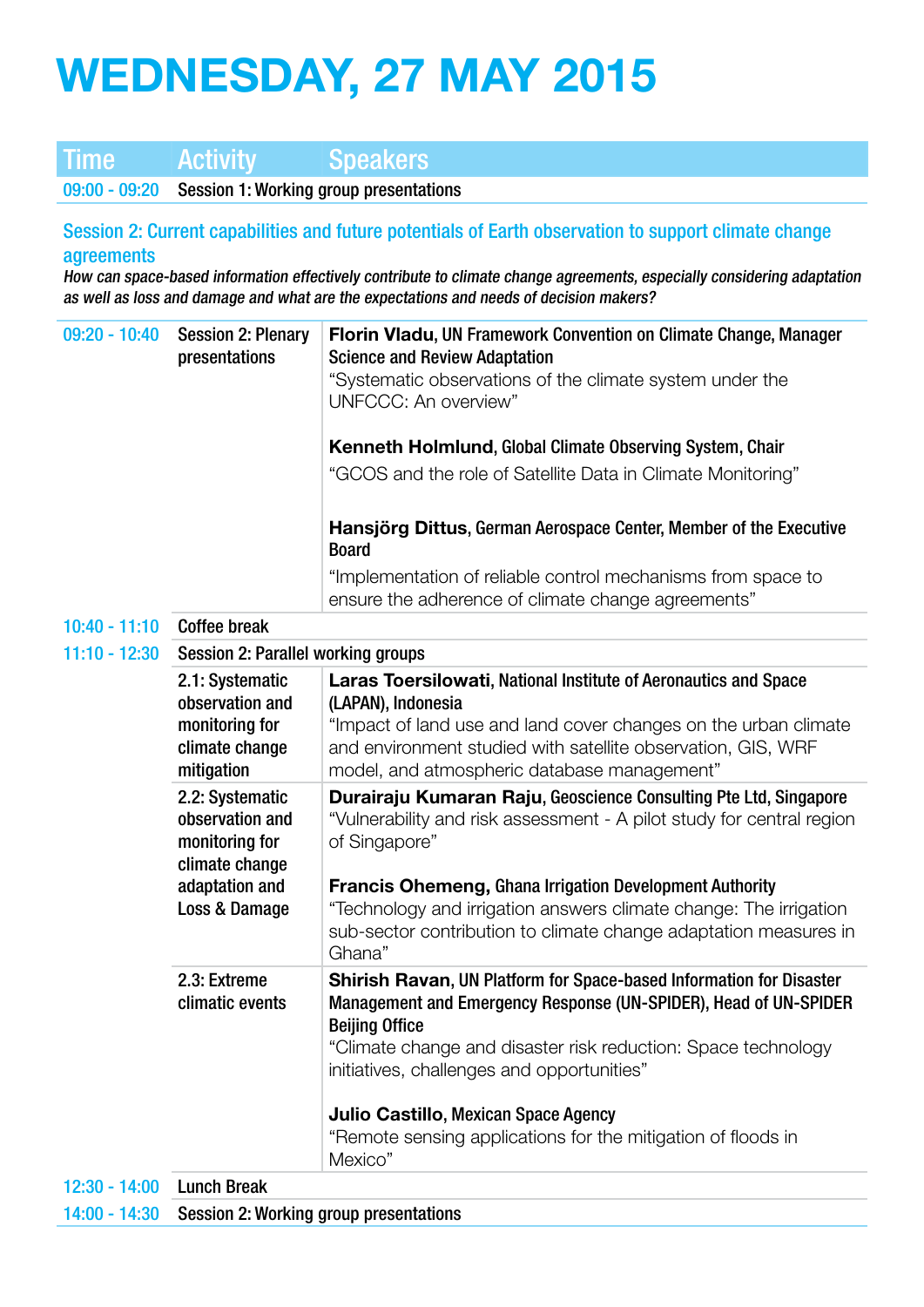### Time Activity Speakers

#### Session 3: Global Development Agenda and national needs

How can Space-based information effectively contribute to the forthcoming Sustainable Development Goals and what are the expectations and needs of decision makers?

| 14:30 - 15:30   | <b>Session 3: Plenary</b><br>presentations | Niklas Hedman, UN Office for Outer Space Affairs, Chief of the Commit-<br>tee Services and Legal Affairs Section<br>"Global Space Governance: The role of COPUOS and UN-Space" |
|-----------------|--------------------------------------------|--------------------------------------------------------------------------------------------------------------------------------------------------------------------------------|
|                 |                                            | <b>Thomas Kemper, EU Joint Research Centre, Scientific Officer</b><br>"The need for fine scale global human settlement mapping and<br>monitoring"                              |
|                 |                                            | <b>Bettina Menne, World Health Organization, Programme Manager</b><br>"Space-based information for public health and decision making"                                          |
| $15:30 - 16:00$ | <b>Coffee Break</b>                        |                                                                                                                                                                                |

#### Session 4: Solutions to address these challenges

How can the private and public sectors as well as the research community and the UN be involved in the use of Earth observation to address challenges in the contexts of sustainable development, climate change and disaster risk reduction?

|       | 16:00 - 18:00 Session 4: Plenary<br>presentations | <b>Nilesh Mistry, Digital Globe</b><br>"Seeing a better world"                                                                                           |
|-------|---------------------------------------------------|----------------------------------------------------------------------------------------------------------------------------------------------------------|
|       |                                                   | <b>Thomas Häusler, GAF AG</b><br>"Contribution of EO to the monitoring of deforestation and<br>degradation in the context of REDD"                       |
|       |                                                   | <b>Stefano Natali, SISTEMA GmbH</b><br>"The MEA system as support tool for global sustainable<br>development challenges"                                 |
|       |                                                   | <b>Karin Schenk, EOMAP GmbH</b><br>"Harmonized multi-resolution water quality monitoring services for<br>inland and coastal waters"                      |
|       |                                                   | Peter Zeil, European Comission Copernicus Management Services Unit<br>"Providing operational solutions in a sustainable manner – who<br>does what best?" |
| 19:00 |                                                   | Reception hosted by the City of Bonn, Old City Hall                                                                                                      |